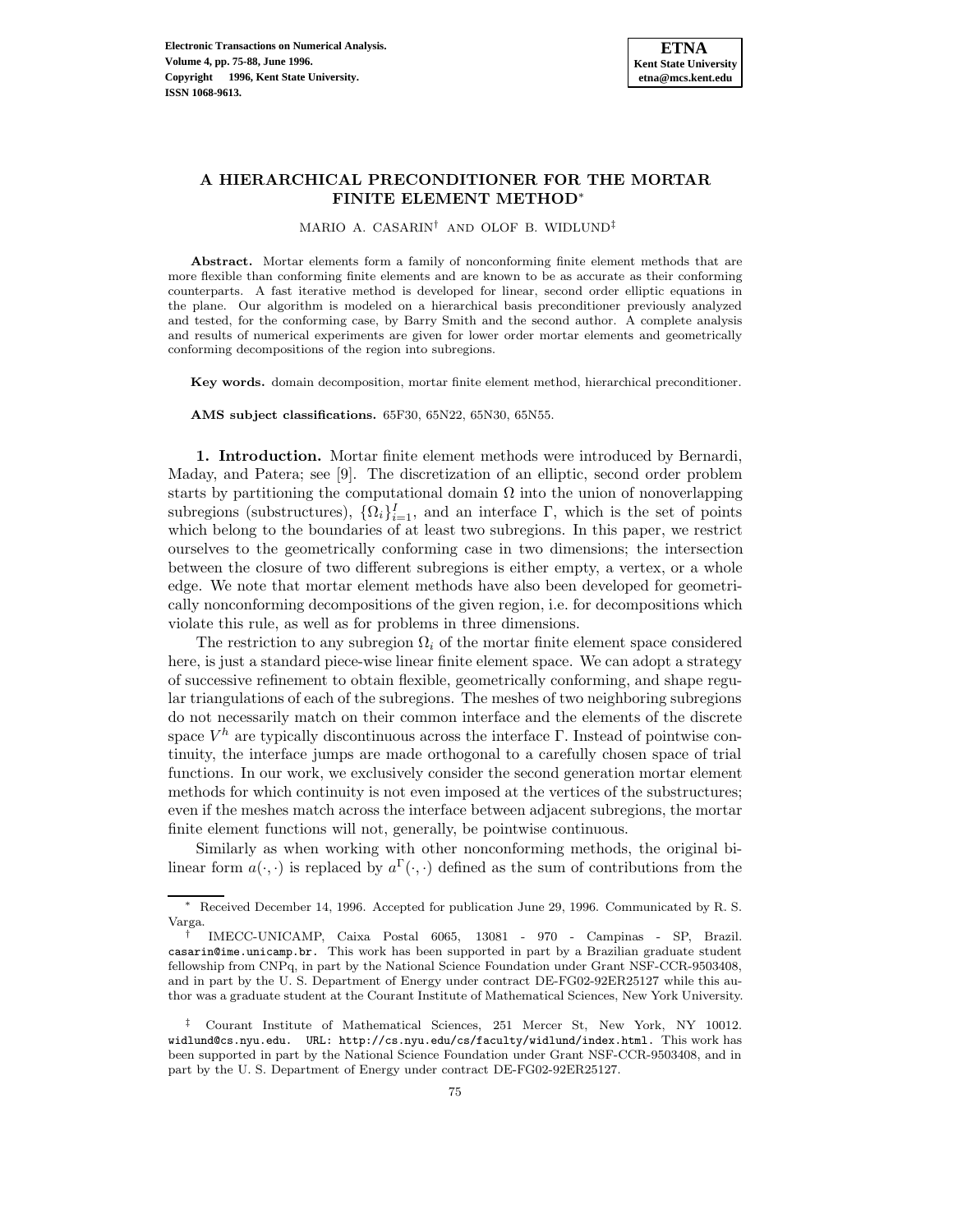individual subregions to  $a(\cdot, \cdot)$ :

(1.1) 
$$
a^{\Gamma}(u_h, v_h) = \sum_{i=1}^{I} a_{\Omega_i}(u_h, v_h).
$$

For  $u_h = v_h$ , we obtain the square of what is often called a broken norm. Here the norm has been broken along Γ and it is finite for any element of the mortar space even if it is discontinuous across Γ.

It is known that the resulting discrete variational problem gives rise to a linear system with a symmetric, positive definite matrix, and that its solution is an accurate approximation to the exact solution of the continuous problem; see  $[5, 6, 9]$  where error bounds of the same type as for standard conforming methods are derived.

In this paper, we address the issue of solving this linear system efficiently. We note that direct methods and classical, unpreconditioned iterative methods have wellknown limitations. Domain decomposition algorithms, which form a special family of preconditioned conjugate gradient methods, have been developed extensively for standard conforming finite elements. The present study is part of an effort to extend the applicability of these methods to a wider family of discretizations. Here, we have chosen to use a hierarchical preconditioner modeled on an algorithm developed by Smith and Widlund [19]. That work, in turn, was based on a result of Yserentant [21]. We note that, in the conforming case, we had found this to be an effective preconditioner with certain advantages over some similar iterative methods because of being relatively simple, and as effective as the others; cf. [18] for motivation and a comparative study.

Our algorithm is a preconditioned conjugate gradient method with a condition number bounded from above by  $C(1+\ell)^2$ . Here  $\ell$  is the maximum number of successive refinements of any individual subregion  $\Omega_i$  into elements, and C a constant which depends on the minimal angle of the triangulations into subregions and elements, but which is otherwise independent of  $\ell$ , and the number and size of the substructures and elements. Our method is an iterative substructuring algorithm, i.e. the linear system is first reduced in size by implicitly eliminating all the nodal variables interior to the subregions. The nodal values on  $\partial \Omega_N$ , the part of the boundary where a Neumann condition is imposed, are also classified as being interior. In each step of the iteration, we solve a local boundary value problem for each subregion, perform very fast local transformations between the nodal and hierarchical bases restricted to each individual edge, and solve a global problem of a dimension equal to the number of crosspoints of the partitioning of the region into substructures. We note that the global coarse space of our algorithm is the same as for the conforming case. This is in contrast with those proposed in Achdou, Maday, and Widlund [3, 4] and Dryja [14], which are of higher dimension.

Other iterative substructuring methods for mortar finite elements have been described and analyzed by Achdou, Kuznetsov, and Pironneau [1, 2] and Le Tallec [16]. Ongoing work in the field also includes Maday and Widlund [17]. We also note that certain technical issues related to extending the algorithm of this paper to higher order elements are discussed in a recent paper by the first author; cf. [12].

In the next section, we introduce the mortar space  $V^h$ , and establish some properties of certain special vertex basis functions. In Section 3, we introduce the hierarchical structure, and describe and analyze our algorithm. In Section 4, we report on some numerical experiments that demonstrate the effectiveness of the algorithm in a relatively wide range of situations.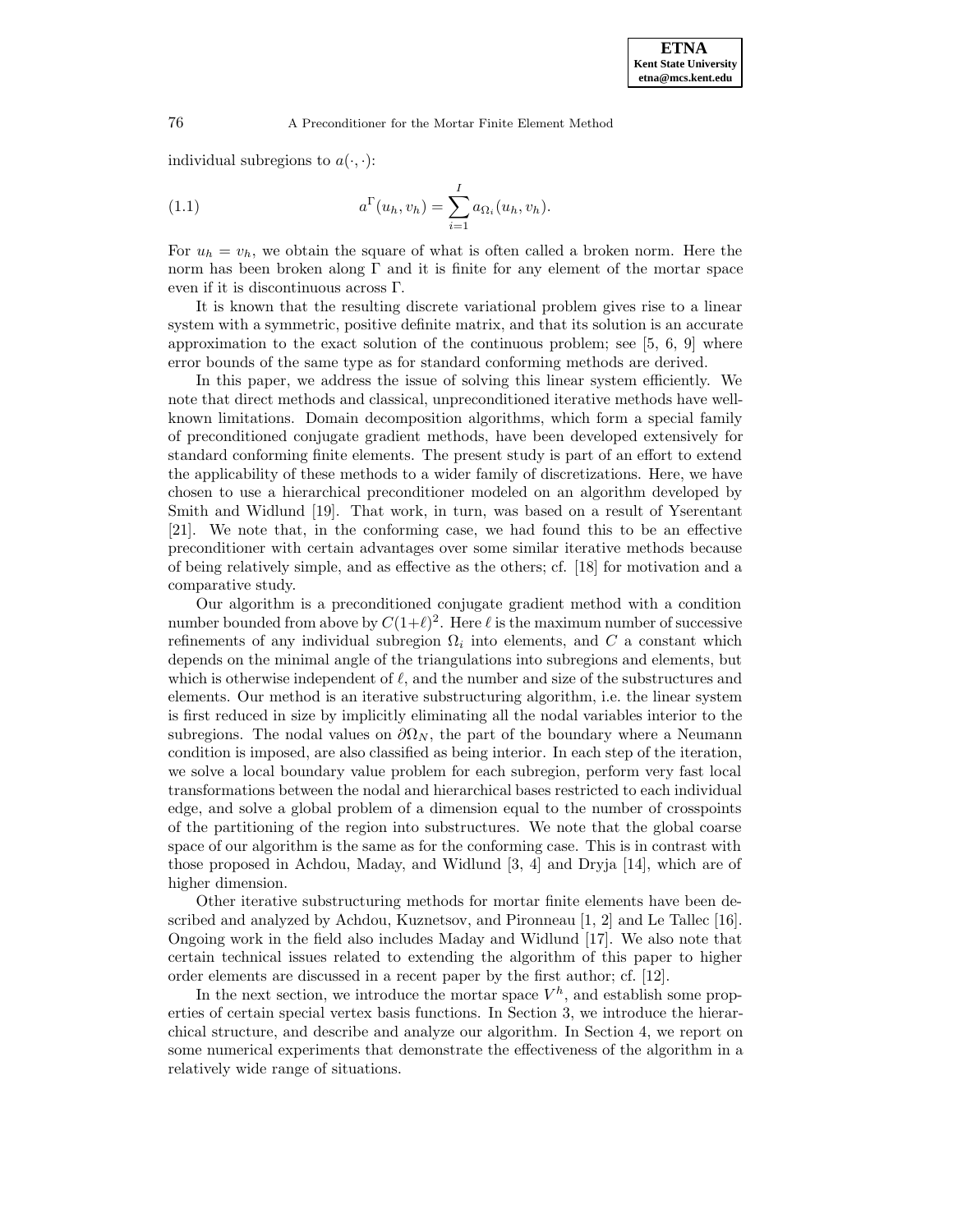Mario A. Casarin and Olof B. Widlund 77

**2. The Elliptic Problem and the Mortar Finite Element Method.** Let Ω be a bounded polygonal region in  $\mathbb{R}^2$  with a diameter on the order of 1. For simplicity, we consider only Poisson's equation as a model problem. The boundary of  $\Omega$ ,  $\partial\Omega$ , is the union of  $\partial\Omega_N$  and  $\partial\Omega_D$  on which Neumann and homogeneous Dirichlet conditions are imposed, respectively. We assume that  $\partial\Omega_D$  is a closed set of positive measure. Let

(2.1) 
$$
a(u,v) = \int_{\Omega} \nabla u \cdot \nabla v \, dx
$$

define an elliptic and continuous bilinear form on  $H_0^1(\Omega, \partial \Omega_D)$ , the subspace of  $H^1(\Omega)$ with elements which vanish on  $\partial\Omega_D$ . Let  $f(\cdot)$  be a continuous linear functional on  $H_0^1(\Omega, \partial \Omega_D)$ ; it includes a contribution from the nonhomogeneous Neumann boundary values, if any, in the form of a line integral. Then, by the Lax-Milgram lemma, there is a unique  $u \in H_0^1(\Omega, \partial \Omega_D)$  satisfying

(2.2) 
$$
a(u, v) = f(v) \quad \forall v \in H_0^1(\Omega, \partial \Omega_D).
$$

**2.1. Triangulation of the region and the subregions.** We assume that  $\Omega$  can be partitioned into nonoverlapping, shape regular triangular substructures,  $\{\Omega_i\}_{i=1}^I$ ; we will focus on the analysis of the case of triangular substructures but we note that a similar theory can be developed for the quadrilateral case. As noted before, the intersection between the closure of any two distinct substructures is either empty, a vertex, or a whole edge; this coarse triangulation is geometrically conforming. We also assume that if  $\partial\Omega_i \cap \partial\Omega$  is nonempty, then the boundary condition does not change type in the interior of any edge of  $\Omega_i$ . We note that we are primarily interested in the case of a large number of subregions, since the potential for parallelizing our method depends on having enough subproblems. Our analysis will only involve individual subregions and their next neighbors. The subregions are assumed to be shape regular but there is no need to assume that the coarse triangulation is quasi-uniform. To simplify our analysis, we assume that the triangulation of each subregion is quasiuniform. We will denote the diameter of the subregion  $\Omega_i$  by  $H_i$ , and the smallest diameter of any of its elements by  $h_i$ . Our results depend only on the minimal angle of the overall triangulation, and  $\ell$ , the maximum of the number of refinement levels  $\ell(i)$  of the substructures  $\Omega_i$ .

We start the detailed description of the finite element space  $V^h$  by defining a multi-level triangulation within each substructure; see [21]. Each  $\Omega_i$  is subdivided by a nested family of standard conforming finite element triangulations  $\mathcal{T}_0^i, \mathcal{T}_1^i, \mathcal{T}_2^i, \ldots, \mathcal{T}_{\ell(i)}^i.$ The coarsest level of this triangulation has just one element,  $\Omega_i$ . We set  $\mathcal{T}_0^i = {\Omega_i}$ , and obtain the quasi-uniform triangulation  $\mathcal{T}_{k+1}^i$  from the next coarser triangulation,  $\mathcal{T}_{k}^{i}$ , by subdividing each of its triangles into four shape-regular, but not necessarily equal, triangles. In particular, triangles of level  $k + 1$  have diameters of an order approximately one half of the diameter of those of level k.

**2.2. The mortar finite elements.** The interface Γ is defined by the coarse triangulation and is given by

$$
\Gamma = \overline{\cup_{i=1}^{I} \partial \Omega_i \setminus \partial \Omega}.
$$

A set of *mortars*  $\{\gamma_m\}_{m=1}^M$  is obtained by selecting open edges of the substructures such that

$$
\Gamma = \cup_{m=1}^{M} \overline{\gamma}_m, \ \ \gamma_m \cap \gamma_n = \emptyset \ \ \text{if} \ m \neq n.
$$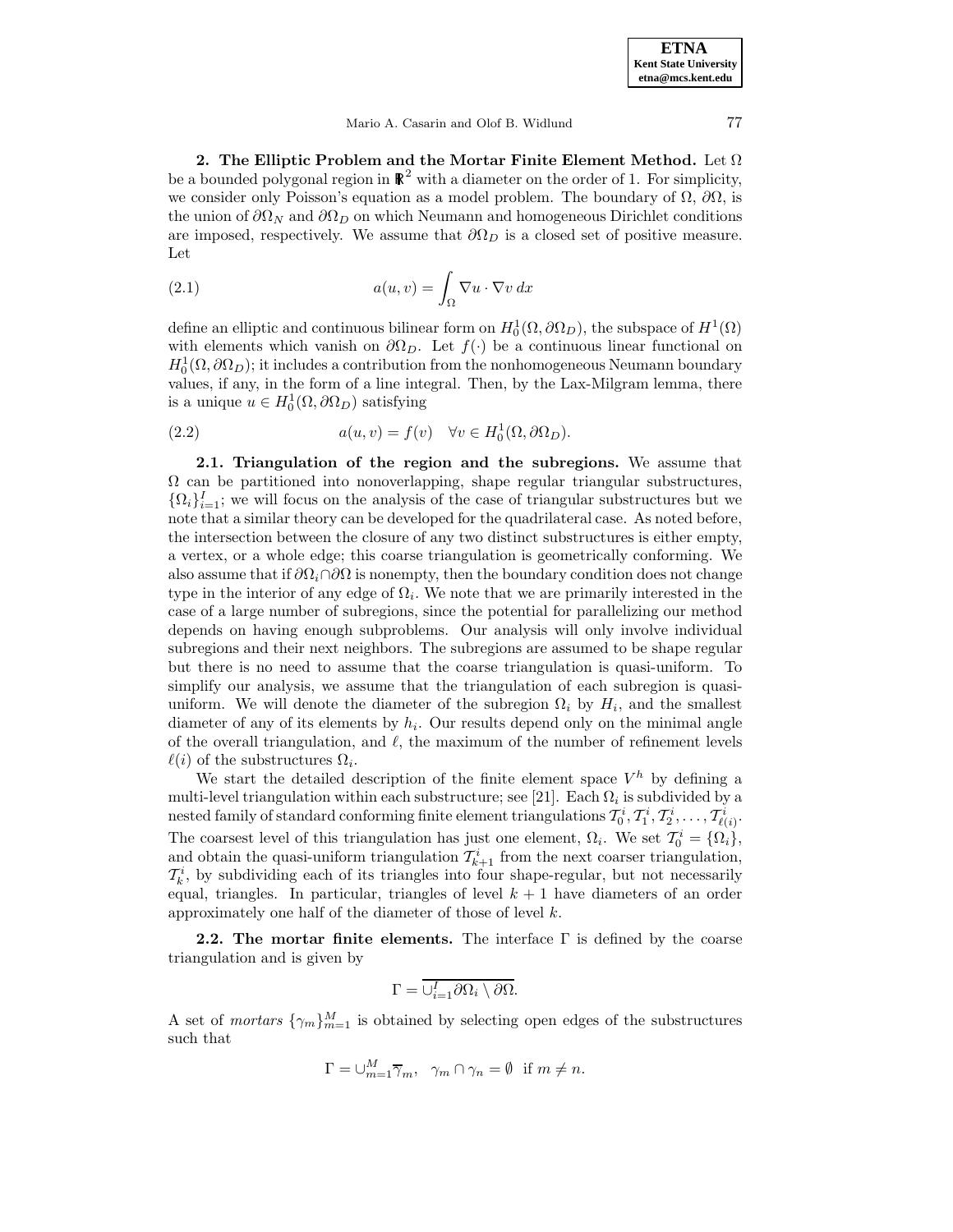Our view is that a mortar  $\gamma_m$  belongs to just one substructure, denoted by  $\Omega_{i(m)}$ , while the other edge, which geometrically occupies the same place, is denoted by  $\delta_m$ . We refer to it as a *nonmortar*, and the subregion to which it belongs is denoted by  $\Omega_{i(m)}$ . The restrictions of the triangulations of  $\Omega_{i(m)}$  and  $\Omega_{i(m)}$  to this common edge will typically differ and are denoted by  $\gamma_m^h$  and  $\delta_m^h$ , respectively. Discontinuous mortar finite element functions have different traces on  $\gamma_m$  and  $\delta_m$  given by one-sided limits with respect to the two subregions  $\Omega_{i(m)}$  and  $\Omega_{j(m)}$ . An important component of our preconditioner will be related to the union of the two subregions  $\Omega_{i(m)}$  and  $\Omega_{j(m)}$  and the edge in between, and we will denote this set by  $\mathcal{R}(\gamma_m)$ . Similarly,  $\mathcal{R}(\Omega_i)$  is the union of all subregions  $\Omega_j$  the closure of which intersects the closure of  $\Omega_i$ . We also introduce the notation  $V^h(\Sigma)$  to mean the restriction of  $V^h$  to a set  $\Sigma$  which, in this paper, will always be a single subregion or the union of a few of them. Finally, we denote by  $V_0^h(\Sigma)$  the subspace of  $V^h(\Sigma)$  of functions which vanish on  $\partial \Sigma$ .

Even though we will use a hierarchical basis in the design of our preconditioner, we can primarily work with a standard nodal basis. We will use a nodal basis of the mortar finite element space associated with the following sets of nodes:

- all nodes interior to the substructures and on  $\partial\Omega_N$ ,
- all nodes interior to the mortars, and
- all nodes of vertices of subregions except those on  $\partial\Omega_D$ .

We denote by  $V$  the set of vertices of the substructures that are associated with degrees of freedom of  $V^h$ , i.e. those for which the values are not given by the Dirichlet data on  $\partial\Omega_D$ . Each crosspoint of Γ corresponds to several nodes of V and to one degree of freedom for each of the subregions that meet at that point; these nodes are in the same geometrical position, but are assigned to different subregions.

For each m, we further define a space of test functions  $W^h(\delta_m)$  given by the restriction to the nonmortar  $\delta_m$  of the original finite element space defined on  $\Omega_{j(m)}$ subject to the constraints that these continuous, piece-wise linear functions are constant in the first and last mesh intervals of  $\delta_m^h$ .

The mortar projection  $\pi_m$  maps the space of finite element functions defined on  $\gamma_m^h$  into that of  $\delta_m^h$ . Given  $u^{i(m)}$  in  $\Omega_{i(m)}$ , and boundary values of  $u^{j(m)}$  at the two endpoints  $v_{n_1}$  and  $v_{n_2}$  of  $\delta_m$ , we determine the values of  $\pi_m(u^{i(m)}, u^{j(m)}(v_{n_1}), u^{j(m)}(v_{n_2}))$ at the interior nodes of  $\delta_m^h$  by

$$
(2.3) \qquad \int_{\delta_m} (u^{i(m)} - \pi_m(u^{i(m)}, u^{j(m)}(v_{n_1}), u^{j(m)}(v_{n_2}))\psi ds = 0 \,\,\forall \psi \in \mathcal{W}^h(\delta_m).
$$

After these preparations, the mortar finite element space  $V^h$  can now be fully defined. The restriction of  $V^h$  to  $\Omega_i$ ,  $V^h(\Omega_i)$ , is a regular conforming finite element space as described above. For each nonmortar there is a set of constraints,

(2.4) 
$$
u^{j(m)}|_{\delta_m} = \pi_m(u^{i(m)}, u^{j(m)}(v_{n_1}), u^{j(m)}(v_{n_2})),
$$

which replaces the pointwise continuity of conforming spaces.

The discrete problem is then:

Find  $u \in V^h$  such that

(2.5) 
$$
a^{\Gamma}(u,v) = f^{\Gamma}(v) \quad \forall v \in V^h,
$$

where  $a^{\Gamma}(u, v)$  is defined in formula (1.1) and, similarly,  $f^{\Gamma}(v)$  is the sum of contributions from the different subregions.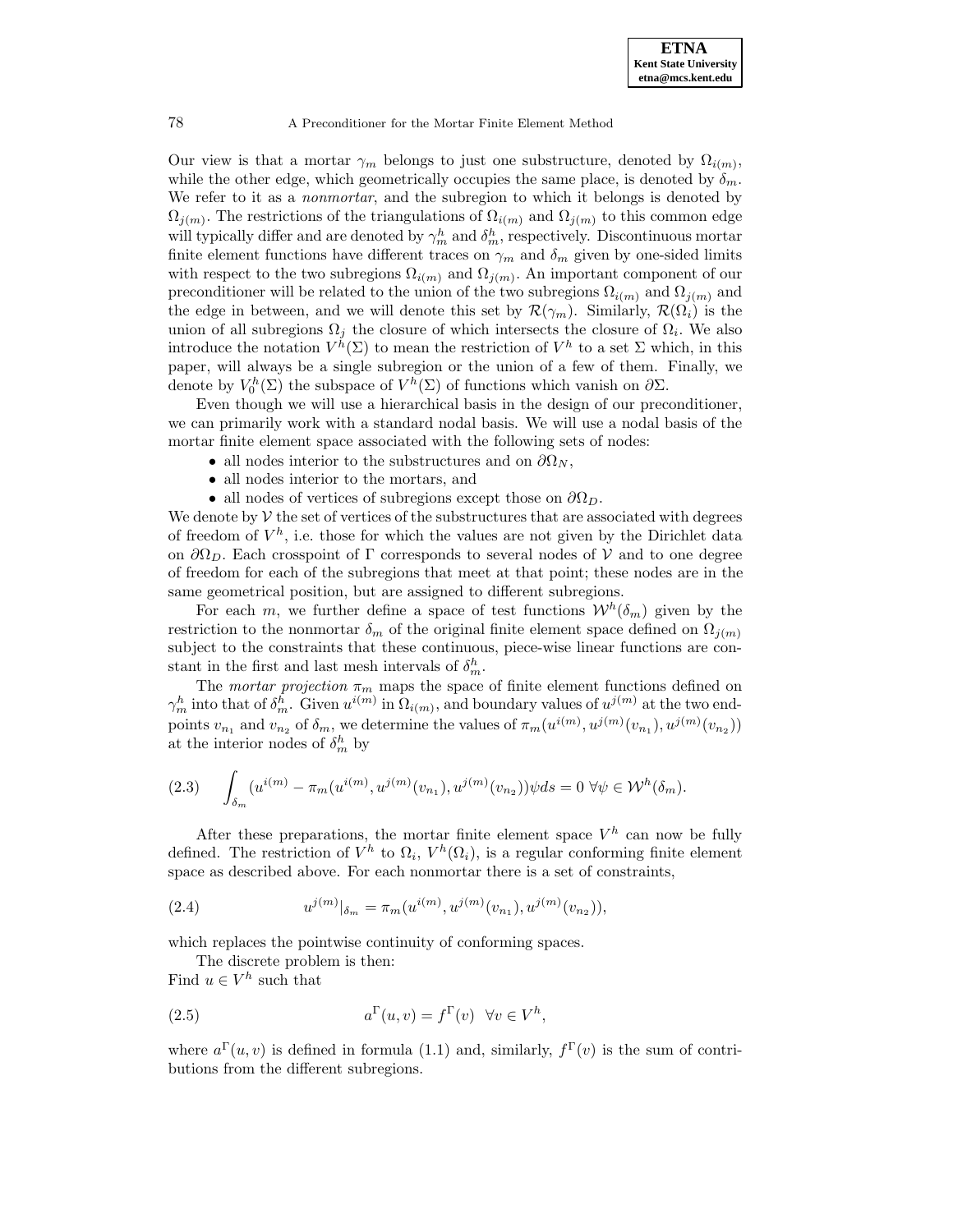**ETNA Kent State University etna@mcs.kent.edu**

The rate of convergence of the solution of  $(2.5)$  to the solution of  $(2.2)$  is comparable to that of a conforming discretization; cf. [7], [9], and references therein for theoretical and experimental results.

At the expense of an exact solution of a finite element problem per subregion, with homogeneous Dirichlet data, we reduce problem (2.5) to that of finding the piece-wise discrete harmonic part of the solution. We recall that a finite element function  $u$  is discrete harmonic in the subregion  $\Omega_i$  if

$$
a^{\Gamma}(u,v) = 0 \quad \forall v \in V^h \cap H_0^1(\Omega_i),
$$

and that a discrete harmonic function provides the unique minimal energy extension of finite element boundary data given on the boundary  $\partial\Omega_i$ . In what follows, we will work exclusively with piece-wise discrete harmonic functions, without restricting the generality of our discussion; from now on  $V^h$  will denote this subspace.

We will also use a basic result proven in [9].

LEMMA 1. The mapping  $\pi_m$  is stable: there is a constant C such that

$$
(2.6) \t\t |\pi_m(u,0,0)|_{H_{00}^{1/2}(\delta_m)} \leq C|u|_{H_{00}^{1/2}(\gamma_m)} \quad \forall u \in H_{00}^{1/2}(\gamma_m).
$$

We end the subsection by proving a Poincaré inequality and formulating a Friedrichs inequality. They will be formulated for a region  $\mathcal{R}(c_r)$  which is the union of the substructures which have a crosspoint  $c_r$  in common. In order to obtain a result that is independent of the mesh, we will establish the inequality for a space  $V(\mathcal{R}(c_r))$ , which contains all possible  $V^h(\mathcal{R}(c_r))$  as a subspace but which itself is not a finite element space. The restriction of  $\hat{V}(\mathcal{R}(c_r))$  to any of the substructures  $\Omega_i \subset \mathcal{R}(c_r)$  equals  $H^1(\Omega_i)$ . As in the case of mortar finite element functions, we potentially have two traces on any edge  $\Gamma_{ij}$  between any pair of substructures  $\Omega_i$  and  $\Omega_j$ . We only impose one constraint per edge, namely that  $\int_{\Gamma_{ij}} [u] ds = 0$ , where [u] is the jump of u across  $\Gamma_{ij}$ .

LEMMA 2. Let  $u \in \hat{V}(\mathcal{R}(c_r))$ . Then,

(2.7) 
$$
\inf_{c \in \mathbb{R}} ||u - c||_{L^{2}(\mathcal{R}(c_{r}))}^{2} \leq C \sum_{\Omega_{j} \subset \mathcal{R}(c_{r})} H_{j}^{2} |u|_{H^{1}(\Omega_{j})}^{2}.
$$

Here C depends only on the minimal angle of the substructures that form the coarse triangulation of  $\mathcal{R}(c_r)$  and is independent of the diameters of the substructures and their triangulations.

Proof. We note that we can confine our study to a finite number of configurations allowed by the minimal angle condition on the coarse mesh. Each configuration corresponds to a specific number of substructures that have the crosspoint  $c_r$  in common. We assume in our discussion that  $c_r$  is an interior crosspoint; the extension of our argument to cases when  $c_r \in \partial \Omega_N$  poses no problems. The problem can be further specialized by noticing that a piece-wise affine map can be found that maps the triangulation of  $\mathcal{R}(c_r)$  onto a regular polygon  $\mathcal{R}(0)$  of diameter 1, centered at 0, the image of  $c_r$ . This mapping does not adversely affect our bounds, under the assumption of shape regularity. It also accounts for the factors  $H_j^2$  in the estimate.

Thus, what remains is to prove the Poincaré inequality  $(2.7)$  for this finite number of special reference regions. We use a variant of a well-known argument given, e.g. in Ciarlet [13, Theorem 3.1.1]. Our result follows by proving a bound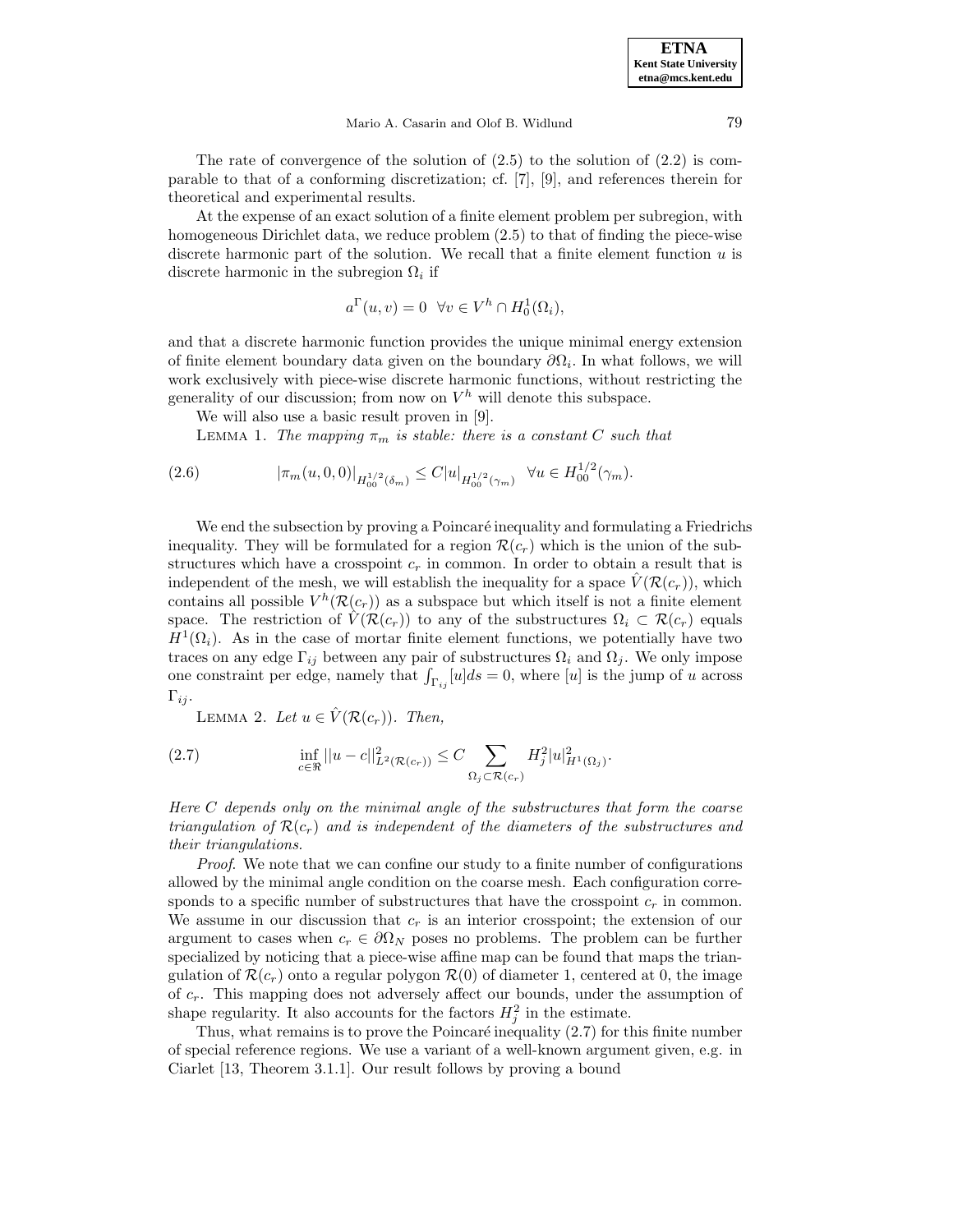



Fig. 2.1. Three cases of vertex basis functions

$$
(2.8)\sum_{\Omega_j \subset \mathcal{R}(0)} \|u\|_{L^2(\Omega_j)}^2 \leq C(\sum_{\Omega_j \subset \mathcal{R}(0)} |u|_{H^1(\Omega_j)}^2 + (\int_{\mathcal{R}(0)} u(x)dx)^2) \quad \forall u \in \hat{V}(\mathcal{R}(0)).
$$

Following Ciarlet, we use a proof by contradiction. We assume that there is a sequence of  $u_k \in \hat{V}(\mathcal{R}(0))$  with unit  $L^2$ –norm, for which all the terms of the right hand side of (2.8) go to zero. By applying Rellich's theorem, one subregion at the time, selecting a subsequence of the previous subsequence every time we move on to a new subregion, we find a limit function which is locally in  $H^1(\Omega_i)$ , and which, because of the continuity of the trace mappings, satisfies the jump conditions of  $\hat{V}(\mathcal{R}(0))$ . Thus, the limit function belongs to  $\hat{V}$ , and is a constant, which must vanish since the last term of  $(2.8)$  vanishes in the limit.  $\square$ 

We note that a proof of the following Friedrichs inequality can be found in [8]; a proof can also be given using the same techniques as above.

LEMMA 3. Let  $u \in V(\mathcal{R}(c_r))$  vanish on at least one of the edges of the substructures that form  $\mathcal{R}(c_r)$ . Then,

(2.9) 
$$
||u||_{L^{2}(\mathcal{R}(c_{r}))}^{2} \leq C \sum_{\Omega_{j} \subset \mathcal{R}(c_{r})} H_{j}^{2} |u|_{H^{1}(\Omega_{j})}^{2}.
$$

Here C depends only on the minimal angle of the substructures that form the coarse triangulation of  $\mathcal{R}(c_r)$  and is independent of the diameters of the substructures and their triangulations.

**2.3. Vertex basis functions.** As we have already pointed out, the mortar finite element functions are typically multi-valued at the crosspoints of the subregions. In order to describe and analyze our algorithm, we need to define a special vertex basis function for each of these degrees of freedom and derive estimates of their norms. These special functions are piece-wise discrete harmonic functions.

For each vertex  $v_n$  of  $\mathcal{V}$ , let  $\phi_{v_n} \in V^h(\Omega)$  be defined by the value 1 at  $v_n$ , with all other nodal values on Γ set to zero. This completely defines  $\phi_{v_n}$  since the interior nodal values on the nonmortars are given by the mortar projections, and those in the interior of the  $\Omega_i$  by discrete harmonic extensions.

As indicated in Fig. 1,  $\phi_{v_n}$  differs from zero at the interior nodes of some of the nonmortar edges associated with the same crosspoint as  $v_n$ . The marked node is the vertex  $v_n$ , and it touches two, one, or no mortars. In the figure, we distinguish between values at the vertices and at the interior nodes of the edges. The bold lines represent mortars, and Z and N stand for zero and nonzero values of the vertex function  $\phi_{v_n}$  at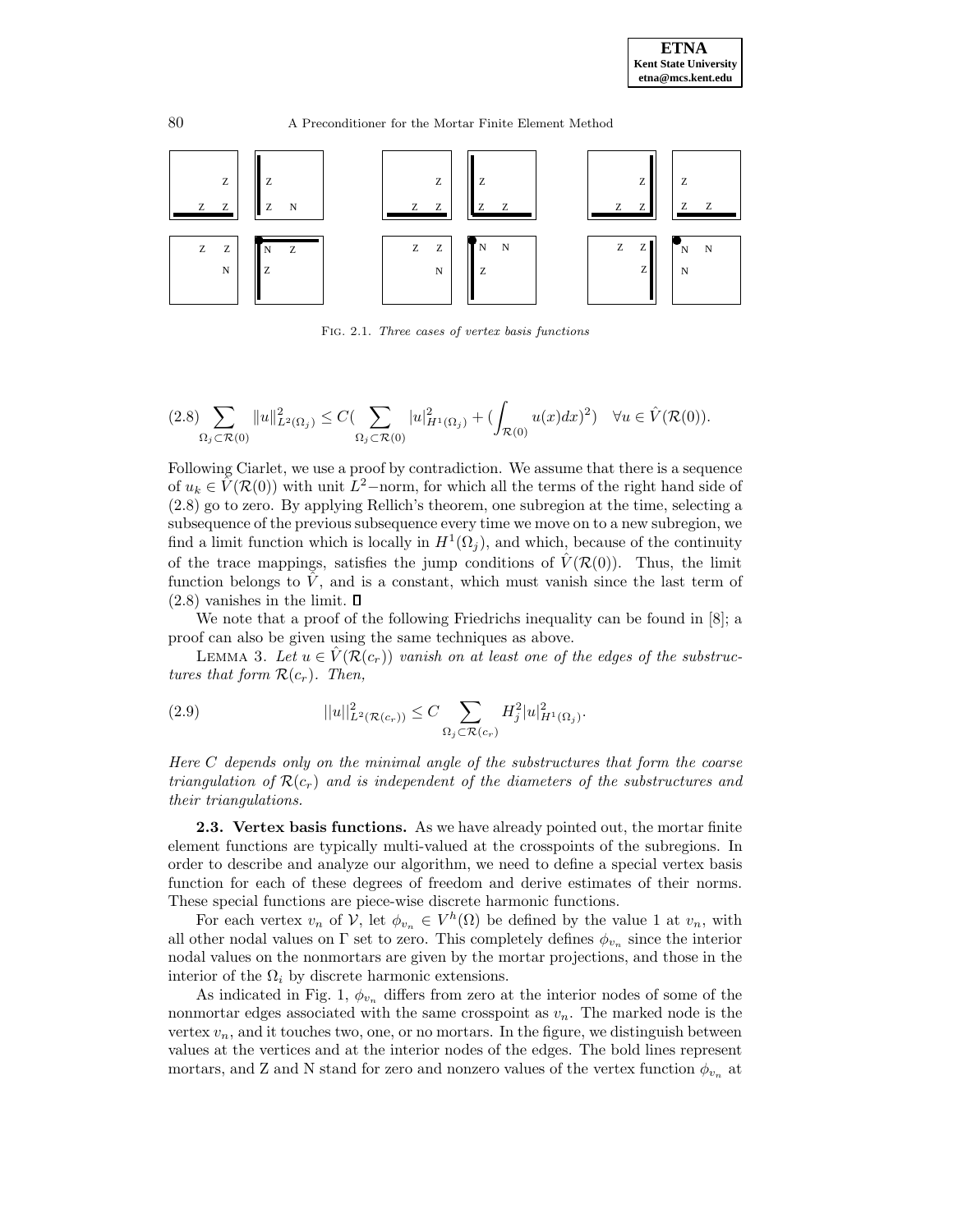the vertices or at the interior nodes of the edges. The figure displays the three basic configurations in the case of four quadrilateral subregions meeting at a crosspoint.

In the first case,  $v_n$  is the left endpoint of a horizontal mortar  $\gamma_m$ . Then,  $\phi_{v_n}$ coincides with the standard nodal basis function  $\varphi_{v_n}$  on  $\gamma_m$ . Across the edge, on the nonmortar,  $\phi_{v_n}|_{\delta_m} = \pi_m(\varphi_{v_n}, 0, 0).$ 

In the second and third cases,  $v_n$  is the left endpoint of a horizontal nonmortar  $\delta_m$ . By construction,  $\phi_{v_n}$  vanishes on the mortar  $\gamma_m$  across the edge. Therefore,  $\phi_{v_n}|_{\delta_m} = \pi_m(0,1,0).$ 

The following two lemmas provide estimates that will be used in Lemma 6 to estimate the  $a^{\Gamma}(\cdot, \cdot)$ - and  $L^{\infty}$ -norms of  $\phi_{v_n}$ .

LEMMA 4. Let  $\delta$  be a nonmortar and let  $\pi$  be the mortar projection associated with it. Then,

$$
(|\pi(0, 1, 0)||_{L^{\infty}(\delta)} \le C,
$$

and

$$
||\pi(0,1,0)||_{H^{1/2}(\delta)} \leq C.
$$

*Proof.* Let  $\underline{u}_{\delta}$  be the vector of nodal values, interior to  $\delta$ , of  $\pi(0, 1, 0)$ . A nodal basis of  $W^h(\delta)$  is formed from the standard nodal basis on  $\delta^h$  by combining two basis functions at each end to create two special basis functions which are constant in the mesh intervals of  $\delta^h$  that touch the endpoints of  $\delta^h$ .

By using (2.3), we obtain a tridiagonal system of linear equations

$$
\mathcal{M}\underline{u}_{\delta}=\underline{b}.
$$

It is easy to show that only the first and last diagonal elements of  $M$  differ from those of the mass matrix with respect to the space of piece-wise linear functions on  $\delta^h$  that vanish at the endpoints. The differences between these matrix elements are positive and therefore

$$
||\pi(0,1,0)-\varphi_{v_n}||_{L^2(\delta)}^2 \leq \underline{u}_{\delta}^T \mathcal{M} \underline{u}_{\delta} \leq \underline{u}_{\delta}^T \underline{b} \leq (\underline{u}_{\delta}^T \mathcal{M} \underline{u}_{\delta})^{1/2} (\underline{b}^T \mathcal{M}^{-1} \underline{b})^{1/2},
$$

where  $\varphi_{v_n}$  is the nodal basis function on  $\delta^h$  associated with the left endpoint. By examining the right hand side  $\underline{b}$ , which has only one non-zero entry, we easily find, using the quasi-uniformity of  $\delta^h$ , that

$$
||\pi(0,1,0)||_{L^{2}(\delta)}^{2} \leq Ch_{\delta},
$$

from which  $(2.10)$  and  $(2.11)$  follow by using inverse inequalities.  $\square$ 

LEMMA 5. Let  $v_n$  be the left endpoint of a mortar  $\gamma$ , and let  $\varphi_{v_n}$  be the standard nodal basis function on  $\gamma^h$  corresponding to  $v_n$ . Then,

$$
||\pi(\varphi_{v_n}, 0, 0)||_{L^{\infty}(\delta)} \leq C,
$$

and

$$
||\pi(\varphi_{v_n}, 0, 0)||_{H^{1/2}(\delta)} \leq C.
$$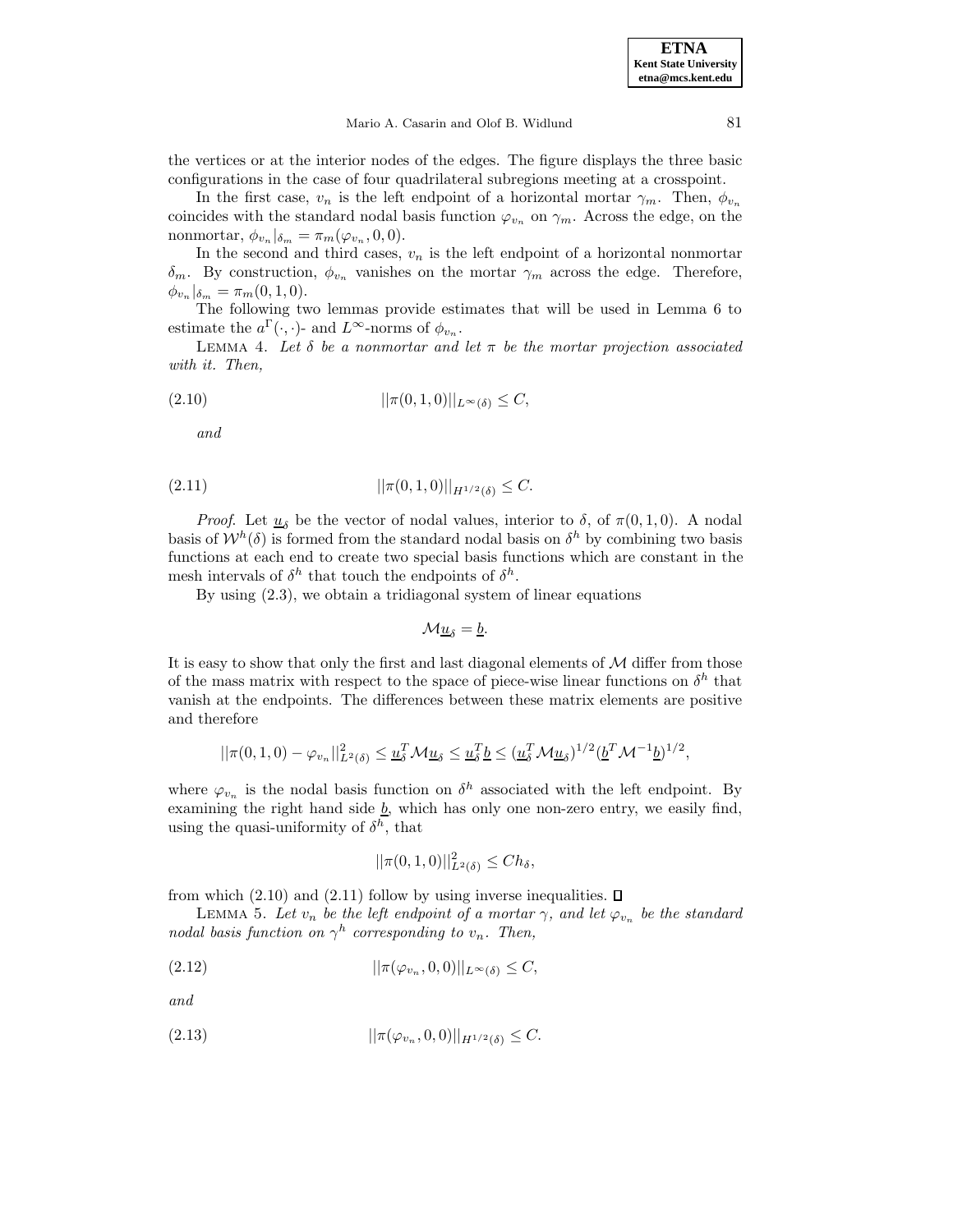*Proof.* We first prove the lemma for  $h_{\delta} \leq h_{\gamma}$ ; these are the minimal mesh sizes of  $\delta^h$  and  $\gamma^h$ , respectively. In addition, we first also assume that the second leftmost point of  $\gamma^h$ , Q, coincides with a mesh point of  $\delta^h$ . Using (2.3), we can easily check that

$$
\pi(\varphi_{v_n}, 0, 0) - \varphi_{v_n} = -\pi(0, 1, 0),
$$

since both sides are finite element functions on  $\delta^h$ . The L<sup>∞</sup>-norm estimate (2.12) now easily follows from (2.10). The  $H^{1/2}$ -norm estimate (2.13) is a consequence of  $\|\varphi_{v_n}\|_{H^{1/2}(\delta)}^2 \leq C$  and  $(2.11)$ .

If the second leftmost point of  $\gamma^h$ , Q, does not coincide with a mesh point of  $\delta^h$ , we denote by R the mesh point of  $\delta^h$  that is the right next neighbor of Q. Let  $\tilde{\varphi}$ be the piece-wise linear function that equals 1 at  $v_n$  and vanishes at R, and to the right of R. Then, the argument just given can be used for  $\pi(\tilde{\varphi}, 0, 0)$ , since  $\tilde{\varphi}$  is now a finite element function on the mesh  $\delta^h$ . There remains to estimate  $\pi(\varphi_{v_n} - \tilde{\varphi}, 0, 0)$ . From the definition of  $\tilde{\varphi}$ , we find that  $||\varphi_{v_n} - \tilde{\varphi}||^2_{L^2(\delta)} \leq Ch_{\delta}$ . An argument similar to that of the proof of Lemma 4 shows that  $||\pi(\varphi_{v_n} - \tilde{\varphi}, 0, 0)||^2_{L^2(\delta)} \leq Ch_{\delta}$ , and we can conclude the proof of the result for  $h_{\delta} \leq h_{\gamma}$  by using two inverse inequalities.

If  $h_{\delta} > h_{\gamma}$ , we can use that  $||\varphi_{v_n}||_{L^2(\gamma)} \leq Ch_{\gamma}$  and an argument similar to that of the proof of Lemma 4, to conclude that

$$
||\pi(\varphi_{v_n}, 0, 0)||_{L^2(\delta)} \le Ch_\gamma^2/h_\delta \le Ch_\gamma.
$$

The two estimates  $(2.12)$  and  $(2.13)$  now follow by again using inverse inequalities.  $\square$ LEMMA 6. For any  $v_n \in V$ , we have:

$$
||\phi_{v_n}||_{L^{\infty}(\Gamma)} \leq C,
$$

and

$$
(2.15) \t\t a\Gamma(\phi_{v_n}, \phi_{v_n}) \leq C(1+\ell).
$$

Proof. The first bound, (2.14), follows immediately from Lemmas 4 and 5. The bound on the square of the trace norm on the whole interface  $\Gamma$ , which is proportional to  $(1+\ell)$  and which, by a finte element extension theorem, also implies (2.15), follows from  $(2.14)$  and an argument in the proof of Lemma 3.2 in [20].  $\Box$ 

**3. Algorithm and Analysis.** Our solution procedure starts with the static condensation of all degrees of freedom interior to the different substructures, reducing the size of the discrete system. We note that it is not necessary to compute the Schur complement. All that is needed is to carry out a matrix-vector multiplication with the Schur complement. After finding sufficiently accurate values on  $\Gamma$ , the solution of (2.5) is then computed everywhere by solving a finite element problem for each subregion  $\Omega_i$  with Dirichlet data given on  $\partial\Omega_i \setminus \partial\Omega_N$ .

**3.1. Schwarz methods.** We solve (2.5) with a preconditioned conjugate gradient method, using an additive Schwarz method determined by a finite family of subspaces  $\{V_s\}$  whose sum spans  $V^h$ , and bilinear forms  $\{b_s(\cdot,\cdot)\}\$  defined on  $V_s \times V_s$ . Using the Schwarz framework described in Dryja and Widlund [15], we define approximate projections  $T_s: V^h \to V_s$ , by

$$
b_s(T_s u, v_s) = a^{\Gamma}(u, v_s) \quad \forall v_s \in V_s.
$$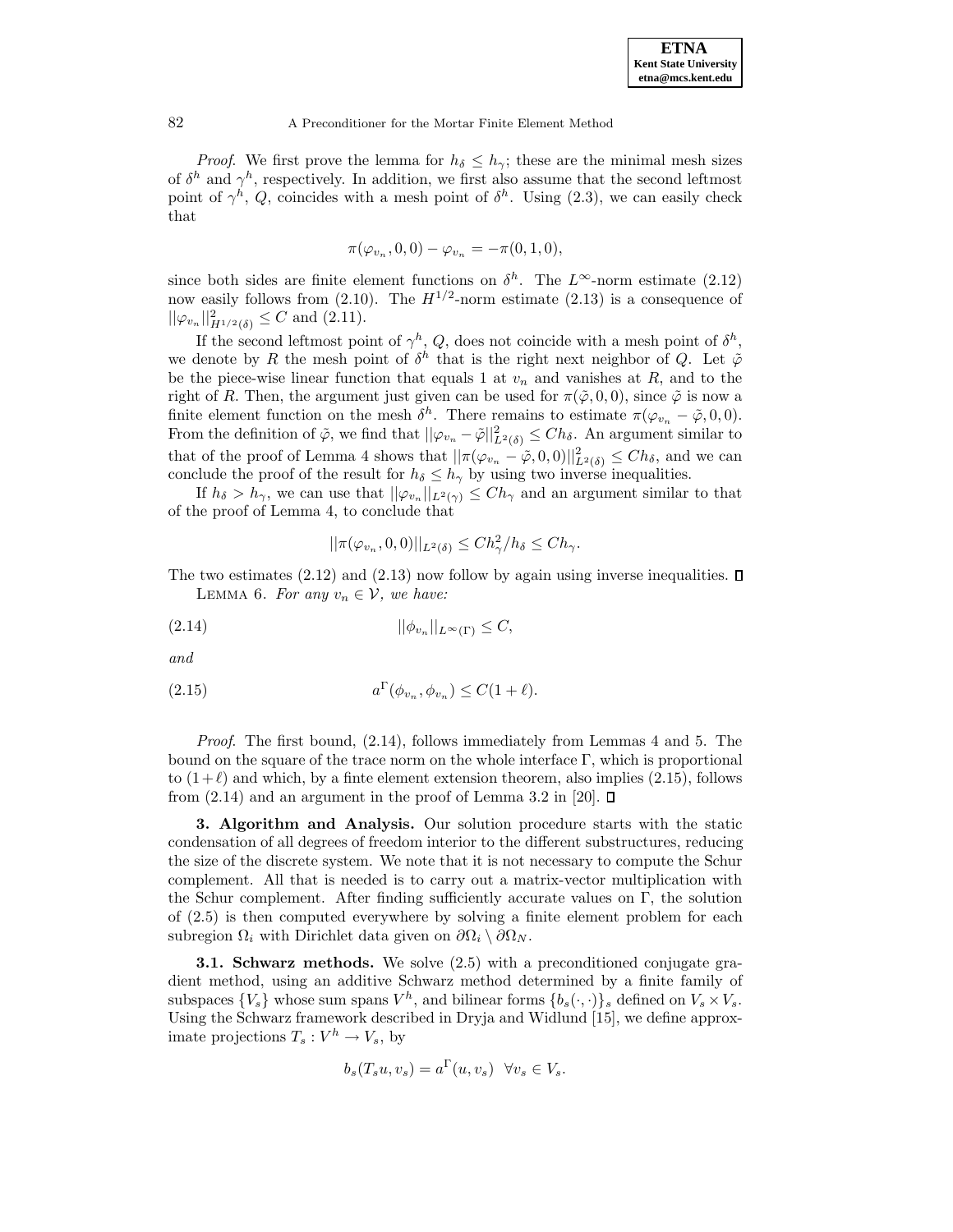The preconditioned operator  $T$  is given by

$$
T = \alpha T_0 + \sum_{s \ge 1} T_s,
$$

where  $\alpha$  is a positive parameter that is used to tune the algorithm; see Section 4.

Let  $C_0^2$  be a constant such that, for all  $u \in V^h$ , there exists  $\{u_s\}_s, u_s \in V_s$ , with

$$
\sum_{s} b_s(u_s, u_s) \leq C_0^2 a^{\Gamma}(u, u) \text{ where } u = \sum_{s} u_s,
$$

and let  $\omega$  be a constant such that

$$
a^{\Gamma}(u, u) \leq \omega b_s(u, u) \quad \forall u \in V_s.
$$

Since our algorithm is a two-level algorithm, the third hypothesis of Theorem 2.2 in [15] is trivially satisfied. This theorem then provides a bound on the condition number of  $T$ :

κ(T ) ≤ CC<sup>2</sup> (3.1) <sup>0</sup>ω.

In subsection 3.3, we will introduce our algorithm and establish bounds for  $C_0$  and  $\omega$ .

**3.2. A hierarchical basis.** Before we can introduce our preconditioner in detail, we need to review some aspects of Yserentant's hierarchical basis method; cf. [21]. We denote by  $\mathcal{N}_k^i$ ,  $k = 0, 1, \ldots, \ell(i)$ , the set of vertices of the triangles of  $\mathcal{T}_k^i$ , by  $V_k^i$  the space of continuous functions on  $\overline{\Omega}_i$  that are linear in the triangles of  $\mathcal{T}_k^i$ , and by  $V^i$  the most refined space  $V^i_{\ell(i)}$ . All elements of  $V^i_k$  vanish on  $\partial\Omega_i \cap \partial\Omega_D$ . An interpolation operator  $I_k^i: V^i \to V_k^i$ , is defined by

$$
I_k^i u(x) = u(x) \quad \forall x \in \mathcal{N}_k^i.
$$

Following Yserentant [21], we define a discrete norm, for any set  $\Lambda \subset \Omega_i$ , by

(3.2) 
$$
|||u|||_{\Lambda}^{2} = \sum_{k=1}^{\ell(i)} \sum_{x \in \mathcal{N}_{k}^{i} \setminus \mathcal{N}_{k-1}^{i} \cap \overline{\Lambda}} |(I_{k}^{i}u - I_{k-1}^{i}u)(x)|^{2};
$$

cf. Yserentant [21]. Let  $W_k^i$  be the image of  $I_k^i - I_{k-1}^i$ ; this is the subspace of functions of  $V_k^i$  that vanish on  $\mathcal{N}_{k-1}^i$ . A hierarchical basis of  $V^i$  can now be defined recursively. The hierarchical basis of  $V_0^i$  is the standard finite element nodal basis restricted to the single triangle  $\Omega_i$ . It is clear that  $V_k^i = V_{k-1}^i + W_k^i$ ,  $k \ge 1$ . In each step, we augment the hierarchical basis of  $V_{k-1}^i$  by the level k nodal basis functions which span  $W_{k-1}^i$  $W_k^i \subset V_k^i$ . For a function u represented in this basis, the discrete norm  $||u||_{\Lambda}^2$  is simply the Euclidean norm and thus very easy to compute. Moreover, the transformation between the standard nodal basis and the hierarchical basis is very fast and easy to implement; see [19] and [21].

We first describe some results that have motivated the definition of our preconditioner. For one substructure, we have:

$$
(3.3) \t\t |I_0^i u|_{H^1(\Omega_i)}^2 + |||u|||_{\Omega_i}^2 \le C(1 + \ell(i))||u||_{L^{\infty}(\Omega_i)}^2 \quad \forall u \in V^i,
$$

and

(3.4) 
$$
|u|_{H^1(\Omega_i)}^2 \leq C(|I_0^i u|_{H^1(\Omega_i)}^2 + |||u||_{\Omega_i}^2) \quad \forall u \in V^i.
$$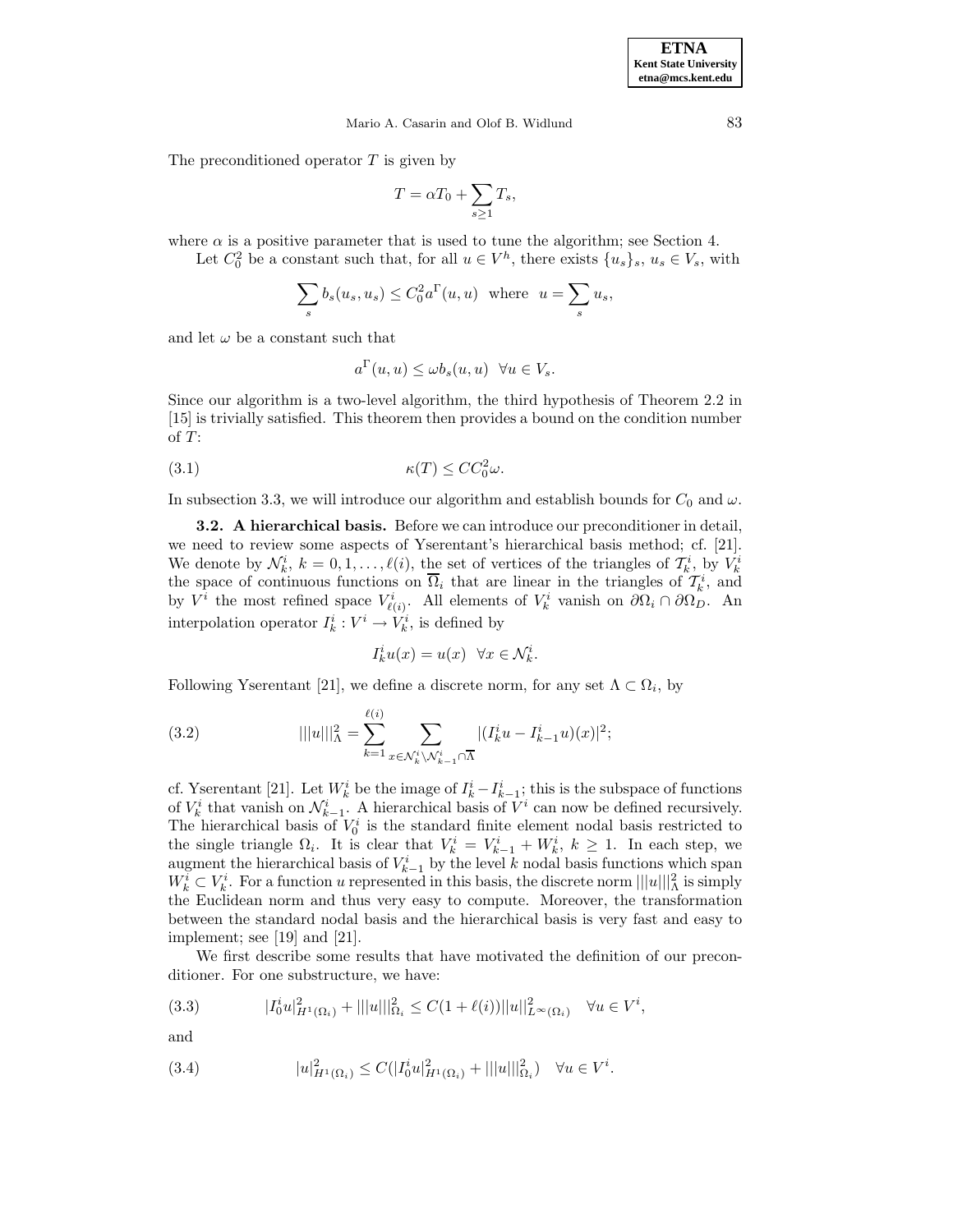Equation (3.3) is an easy consequence of the definition of the interpolation operators. Equation (3.4) results from a strengthened Cauchy-Schwarz inequality; see Yserentant [21].

For our purposes, we need a variant of (3.4):

LEMMA 7. For  $u \in V^h(\Omega_i)$ ,

(3.5) 
$$
|u|_{H^1(\Omega_i)}^2 \leq C(|I_0^i u|_{H^1(\Omega_i)}^2 + |||u|||_{\partial \Omega_i}^2).
$$

Note that the discrete norm over  $\Omega_i$  has been replaced by the norm over  $\partial\Omega_i$ .

*Proof.* We first define an extension  $E(u) \in V^i$  of u, normally not discrete harmonic, such that  $E(u)$  agrees with u on  $\partial\Omega_i$ , and when written in the hierarchical representation, has all its degrees of freedom in the open set  $\Omega_i$  equal to zero. Equation  $(3.4)$ , applied to  $E(u)$ , implies

$$
|E(u)|_{H^1(\Omega_i)}^2 \leq C(|I_0^i u|_{H^1(\Omega_i)}^2 + |||u|||_{\partial\Omega_i}^2),
$$

since  $|||E(u)||_{\Omega_i} = |||u||_{\partial \Omega_i}$ . We conclude by noting that the discrete harmonic function u has the smallest energy among all extensions in  $V^i$  of the boundary values of  $u$ .  $\Box$ 

**3.3. The algorithm.** We are now in a position to describe and analyze our algorithm. The coarse space, which is conforming, is given by

$$
V_0 = \{ u \in V^h \cap H_0^1(\Omega, \partial \Omega_D) | u \text{ is linear on each } \Omega_i \}.
$$

The bilinear form associated with  $V_0$  is  $a^{\Gamma}(\cdot, \cdot)$  which coincides with  $a(\cdot, \cdot)$  on this subspace.

A one-dimensional vertex space is associated with each  $v_n \in \mathcal{V}$ :

$$
V_{v_n} = \text{span of } \phi_{v_n}.
$$

We use the exact bilinear form  $a^{\Gamma}(\cdot, \cdot)$  for these spaces.

A subspace  $V_{\gamma_m} = V_0^h(\mathcal{R}(\gamma_m))$  is associated with each mortar. The bilinear forms for these spaces are given by  $b_{\gamma_m}(\cdot, \cdot) = ||| \cdot |||_{\gamma_m}^2$ .

The Schwarz framework provides a preconditioned equation  $Tu = b$  in terms of these spaces and bilinear forms and the solution of this equation is the same as that of (2.5). The main result of this paper is the following theorem. We note that a more straightforward approach to the proof would lead to a bound with a fourth power of  $\ell$ .

THEOREM 1. The condition number of  $T$  satisfies

$$
\kappa(T) \le C(1+\ell)^2.
$$

*Proof.* We first partition  $u \in V^h$  and obtain the estimate  $C_0^2 \le C(1+\ell)^2$ . To do so, we select  $u_0 \in V_0$ , in the representation of  $u = \sum u_s$ , by making  $u_0(c_r) = \bar{u}_{c_r}$ , where  $\bar{u}_{c_r}$  is the average value of u at the vertices of V that coincide geometrically with  $c_r$ . A standard Sobolev-like inequality for finite elements, see e.g. [11], gives:

$$
(3.6)u(v_n) - u_0(v_n)|^2 \leq C \sum_{\Omega_j \subset \mathcal{R}(c_r)} (1 + \log(H_j/h_j))(|u|_{H^1(\Omega_j)}^2 + \frac{1}{H_j^2}||u||_{L^2(\Omega_j)}^2)
$$
  

$$
\leq C(1+\ell) \sum_{\Omega_j \subset \mathcal{R}(c_r)} (|u|_{H^1(\Omega_j)}^2 + \frac{1}{H_j^2}||u||_{L^2(\Omega_j)}^2),
$$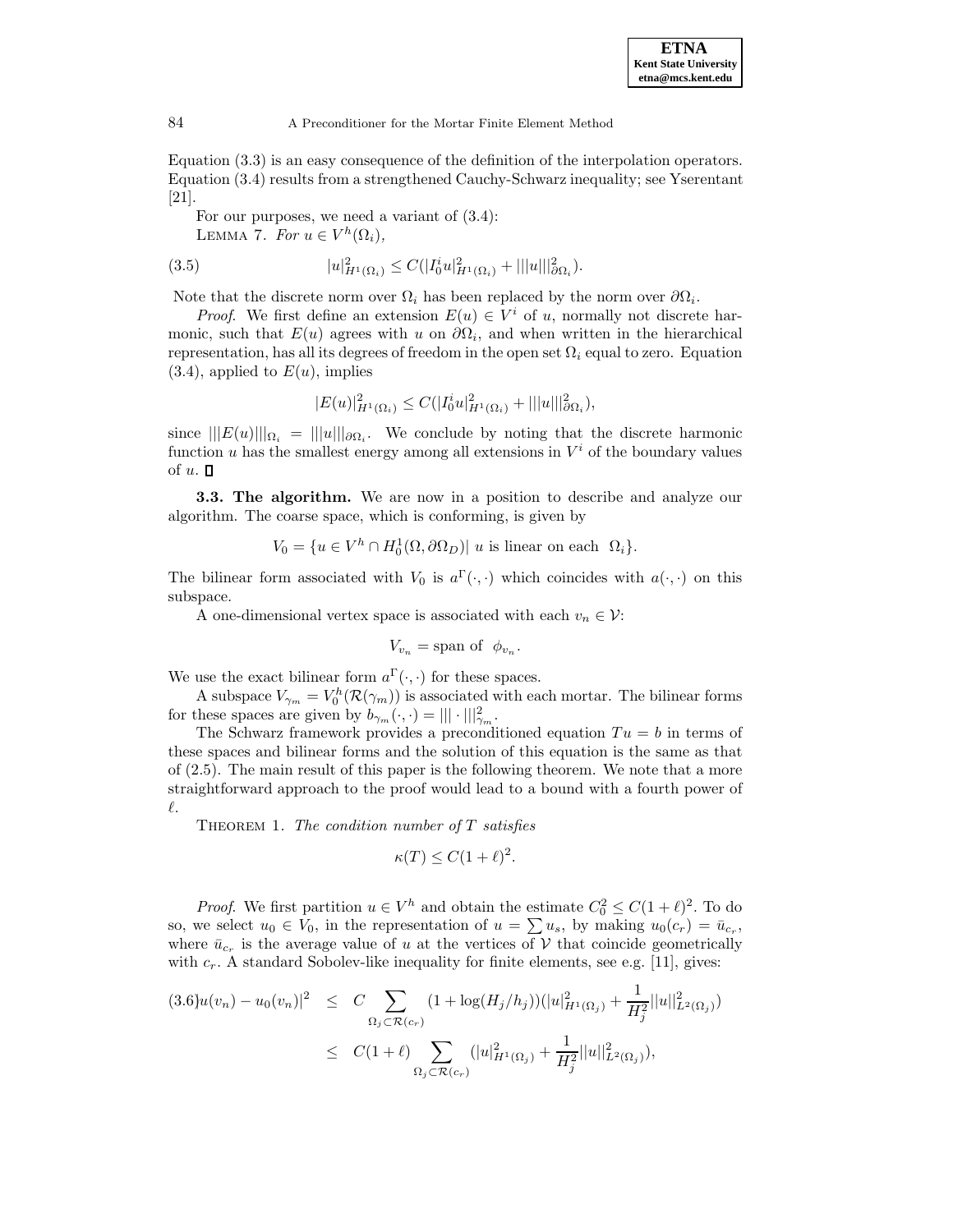### Mario A. Casarin and Olof B. Widlund 85

since  $\log(H_j/h_j)$  is proportional to  $\ell(j)$ .

If  $\mathcal{R}(c_r)$  has a whole edge on  $\partial \Omega_D$ , then the last sum above can be bounded by  $a_{\mathcal{R}(c_r)}^{\Gamma}(u, u)$ , the restriction of  $a^{\Gamma}(\cdot, \cdot)$  to  $\mathcal{R}(c_r)$ , by using Lemma 3. If  $\mathcal{R}(c_r)$  has only one point in common with  $\partial\Omega_D$ , we consider its union with an additional subregion, chosen so that this new  $\mathcal{R}(c_r)$  has a whole edge on  $\partial \Omega_D$ , and use Lemma 3 again. If  $\partial\Omega_i \cap \partial\Omega_p = \emptyset$ , we add a constant to u, which does not change the left hand side, and use Lemma 2. For any of these three cases, we have:

(3.7) 
$$
|u(v_n) - u_0(v_n)|^2 \le C(1 + \ell) \sum_{\Omega_j \subset \mathcal{R}(c_r)} |u|_{H^1(\Omega_j)}^2,
$$

which in turn implies, by a standard argument, that

(3.8) 
$$
|u_0|_{H^1(\Omega_i)}^2 \leq C(1+\ell) \sum_{\Omega_j \subset \mathcal{R}(c_r)} |u|_{H^1(\Omega_j)}^2.
$$

We next define the vertex space components of u. For each vertex  $v_n \in V$ , let  $u_{v_n} = (u(v_n) - u_0(v_n))\phi_{v_n}$ . Using equation (2.15) and (3.7), we obtain

(3.9) 
$$
a^{\Gamma}(u_{v_n}, u_{v_n}) \leq C(1+\ell)|(u-u_0)(v_n)|^2 \leq C(1+\ell)^2 a^{\Gamma}_{\mathcal{R}(c_r)}(u, u),
$$

where  $c_r$  is the crosspoint that coincides geometrically with  $v_n$ .

Let  $w = u - u_0 - \sum_{v_n} u_{v_n}$ . Then, w vanishes at all the vertices. For each mortar  $\gamma_m$ , let  $u_{\gamma_m} \in V_{\gamma_m}$  coincide with w on  $\gamma_m$ . It is easy to see that  $u = u_0 + \sum_n u_{v_n} + \sum_m u_{\gamma_m}$ , and that  $\sum_{m} u_{\gamma_m}$ , and that

$$
\sum_{m=1}^M |||u_{\gamma_m}|||_{\gamma_m}^2 \leq \sum_{i=1}^I |||w|||_{\partial\Omega_i}^2.
$$

By the argument used to derive (3.3), we have

$$
|||w|||_{\partial\Omega_i}^2 \le C(1+\ell) \|w\|_{L^\infty(\partial\Omega_i)}^2.
$$

By (2.14), we know that  $\|\phi_{v_n}\|_{L^{\infty}(\Gamma)} \leq C$  for all  $v_n \in \mathcal{V}$ . Hence,

$$
\| ||w||_{\partial\Omega_i}^2 \leq C(1+\ell) ||u - u_0||_{L^{\infty}(\partial\Omega_i)}^2
$$
  
\n
$$
\leq C(1+\ell) (||u||_{L^{\infty}(\Omega_i)}^2 + \sum_{c_r \in \Omega_i} |u_0(c_r)|^2)
$$
  
\n
$$
\leq C(1+\ell)^2 \left( \sum_{\Omega_j \subset \mathcal{R}(\Omega_i)} |u|_{H^1(\Omega_j)}^2 + \frac{1}{H_j^2} ||u||_{L^2(\Omega_j)}^2 \right),
$$

since the value of  $u_0$  at  $c_r$  depends only on the values of u at the vertices that coincide geometrically with  $c_r$ , and by using the same Sobolev-like inequality used to derive (3.6).

We now repeat the quotient space argument of  $(3.7)$ , and obtain

$$
|||w|||_{\partial\Omega_i}^2 \leq C(1+\ell)^2 a_{\mathcal{R}(\Omega_i)}^{\Gamma}(u,u).
$$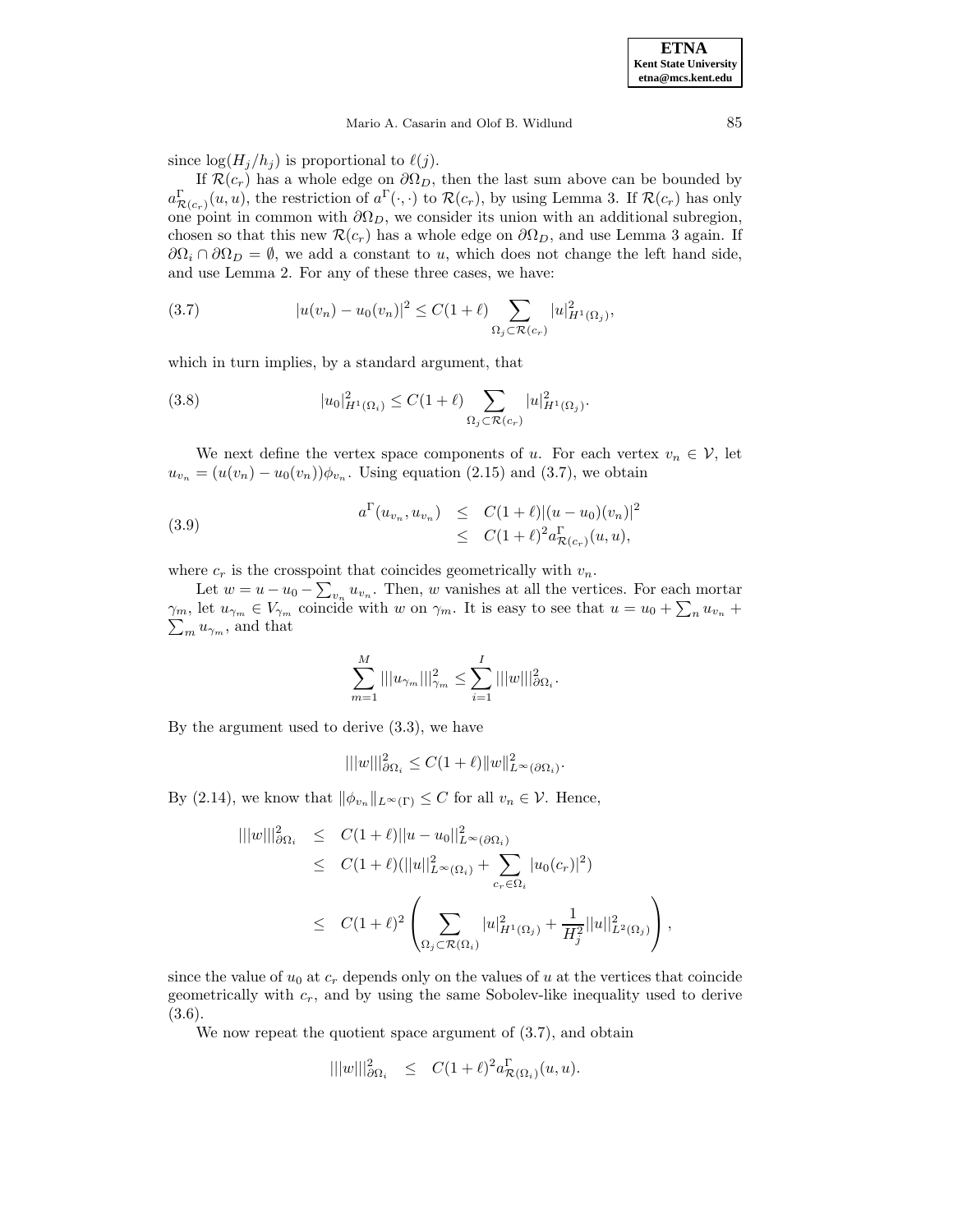Summing over all subregions, we find

(3.10) 
$$
\sum_{m=1}^{M} |||u_{\gamma_m}|||_{\gamma_m}^2 \leq C(1+\ell)^2 \sum_{i=1}^{I} a_{\mathcal{R}(\Omega_i)}^{\Gamma}(u,u).
$$

Every point of  $\Omega$  is covered only a small number of times by  $\{\mathcal{R}(c_r)\}\,$ ,  $c_r$  a crosspoint, and by  $\{\mathcal{R}(\Omega_i)\}\$ . We use (3.8), sum (3.9) over all  $c_r$ , and (3.10) to obtain

$$
|u_0|_{H^1(\Omega)}^2 + \sum_{v_n \in \mathcal{V}} a^{\Gamma}(u_{x_n}, u_{x_n}) + \sum_{m=1}^M |||u_{\gamma_m}|||_{\gamma_m}^2
$$
  

$$
\leq C(1+\ell)^2 a^{\Gamma}(u, u),
$$

which completes the estimate of  $C_0^2$ .

Our next task is to show that  $\omega$  can be bounded by a constant. Fortunately, this is a very simple matter. For the coarse and vertex spaces,  $\omega = 1$ , since we use exact solvers for these spaces. Let  $u \in V_{\gamma_m}$ . Then,

$$
a^{\Gamma}(u, u) = |u|_{H^1(\Omega_{i(m)})}^2 + |u|_{H^1(\Omega_{j(m)})}^2.
$$

The stability of the mortar projection, Lemma 1, the standard trace theorem, and an extension theorem for finite element functions, [10, Lemma 5.1], allow us to bound the second term of the right hand side by the first. Then (3.5) can be used to obtain

$$
a^{\Gamma}(u, u) \le C|||u|||_{\gamma_m}^2 = C b_{\gamma_m}(u, u) \quad \forall u \in V_{\gamma_m},
$$

since the elements of  $V_{\gamma_m}$  vanish at the subdomain vertices. Hence,  $\omega \leq C$ .  $\Box$ 

**4. Numerical Experiments.** Our method has been implemented in MATLAB, and the code is general enough to treat regions that can be decomposed into the union of rectangles aligned with the axes; the mesh inside each subregion can be any tensor product mesh, and the meshes do not necessarily match on the interface between the subregions. We only report results for a very simple region; we note that even for more general ones, the algorithm appears to be insensitive to quite different mesh sizes in adjacent regions.

In a first set of experiments, the region  $\Omega$  is the unit square, divided uniformly into  $M \times M$  substructures, where M is 2, 4, 8, or 16. The substructures are squares, and  $V_0$  is the space of continuous, piece-wise bilinear functions on the coarse triangulation. For every  $N \in \{4, 8, 16, 32\}$ , each substructure is divided into an  $N \times (N + 4)$  grid of smaller rectangles, if the substructure is in an odd row, and into an  $(N + 4) \times N$ grid if it is in an even row. These small rectangles are then divided into two triangles by drawing the diagonals from bottom left to top right. The meshes do not match at the interfaces of the substructures; we assign mortars and nonmortars in an arbitrary fashion. The results are summarized on Table 1, which is organized in the same way as Table 2 in [19] to facilitate a comparison. The number of refinement levels is approximately equal to  $\log_2(MN)$  starting from the entire region.

In a second set of experiments, odd rows of subregions have uniform grids of  $N \times N$  squares divided into two triangles each, and even lines have  $(N+4) \times (N+4)$ squares also divided in two triangles each. Table 2 summarizes the results for this case.

As in [19], the coarse space  $V_0$  generates a separate contribution to the preconditioner, which may be multiplied by a constant  $\alpha$  in order to improve the overall condition number; cf. Subsection 3.1. In our experiments, we found that  $\alpha = 5$  is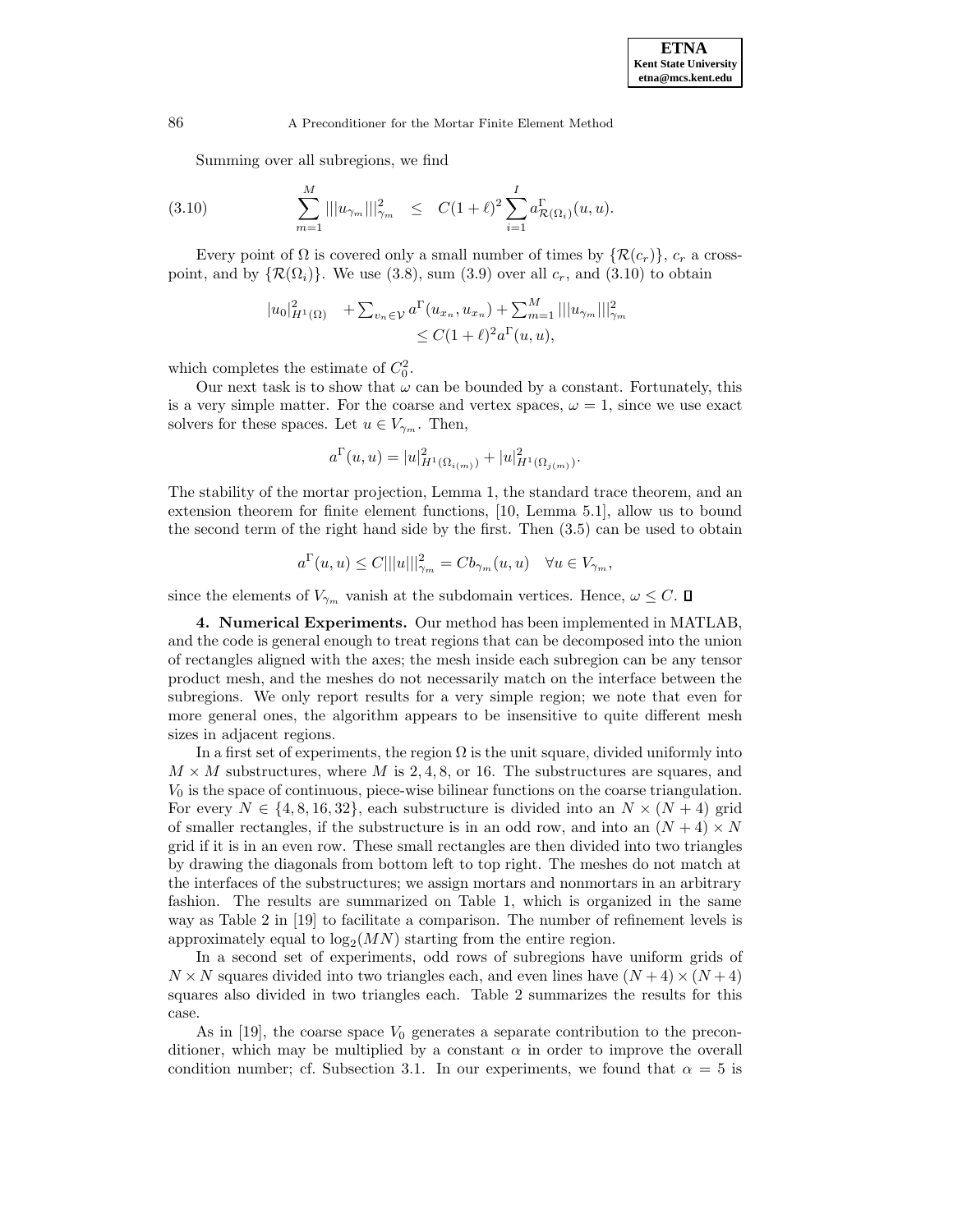## Mario A. Casarin and Olof B. Widlund 87

| Condition numbers for the $N \times (N+4)$ case |      |      |       |       |       |       |     |
|-------------------------------------------------|------|------|-------|-------|-------|-------|-----|
| Refinement levels                               | 3    | 4    | 5     | 6     |       | 8     | 9   |
| N                                               |      | 8    | 16    | 32    |       |       |     |
| $M=2$                                           | 7.84 | 7.26 | 8.30  | 10.11 |       |       |     |
| N                                               |      | 4    | 8     | 16    | 32    |       |     |
| $M=4$                                           |      | 9.95 | 8.24  | 8.58  | 10.35 |       |     |
| N                                               |      |      |       | 8     | 16    | 32    |     |
| $M=8$                                           |      |      | 10.01 | 8.22  | 8.88  | 11.23 |     |
| N                                               |      |      |       |       | 8     | 16    | 32  |
| $M=16$                                          |      |      |       | 10.94 | 8.27  | 9.09  | N/A |

| TABLE 1 |                                                                             |  |  |  |  |  |  |  |  |  |
|---------|-----------------------------------------------------------------------------|--|--|--|--|--|--|--|--|--|
|         | $1 \cdot 1 \cdot 1 \cdot 1 \cdot 0 \cdot 1 \cdot 1 \cdot 1 \cdot 1 \cdot 1$ |  |  |  |  |  |  |  |  |  |

|                                                                      |      |                | TABLE 2 |      |         |       |       |
|----------------------------------------------------------------------|------|----------------|---------|------|---------|-------|-------|
| Condition numbers for the $N \times N$ and $(N+4) \times (N+4)$ case |      |                |         |      |         |       |       |
| Refinement levels                                                    | 3    | $\overline{4}$ | 5       | 6    |         | 8     | 9     |
| N                                                                    |      | 8              | 16      | 32   |         |       |       |
| $M=2$                                                                | 5.48 | 6.32           | 7.80    | 9.81 |         |       |       |
| $\overline{N}$                                                       |      | 4              | 8       | 16   | 32      |       |       |
| $M=4$                                                                |      | 9.30           | 7.95    | 8.36 | - 10.28 |       |       |
| N                                                                    |      |                | 4       | 8    | -16     | -32   |       |
| $M = 8$                                                              |      |                | 9.46    | 8.36 | 9.01    | 11.23 |       |
| N                                                                    |      |                |         | 4    | 8       | 16    | 32    |
| $M=16$                                                               |      |                |         | 9.52 | 8.55    | 9.21  | 11.48 |

| $\mathbf{N}$ |  | $4 \qquad \delta \qquad 10 \qquad \delta\Delta$ |  |
|--------------|--|-------------------------------------------------|--|
| $M=2$        |  | 5.48 6.39 7.80 0.81                             |  |

close to the optimal parameter value for a large range of  $N$  and  $M$ , and all the results reported have been obtained with this value of  $\alpha$ .

We remark that the growth of the condition number is virtually independent of  $M^2$ , the number of substructures, if we fix the value of  $H/h = N$ . Our results are quantitatively slightly better than the results obtained in the conforming case. This appears to be due to a larger overlap of the subspaces in a neighborhood of the crosspoints, since several subspaces are nonzero there. It can also be an effect of using parameters, different from those of the conforming case, to scale the contribution of the coarse problem to the preconditioner.

The growth is also consistent with the estimate of Theorem 1 which is given in terms of  $\log^2(N)$ . For small values of N, N and  $N+4$  differ substantially, and this appears to be the reason for the variations in this pattern found in the tables.

### REFERENCES

- [1] Y. ACHDOU AND Y. A. KUZNETSOV, Substructuring preconditioners for finite element methods on nonmatching grids, East-West J. Numer. Math., 3 (1995), pp. 1–28.
- [2] Y. ACHDOU, Y. A. KUZNETSOV, AND O. PIRONNEAU, Substructuring preconditioners for the  $Q_1$ mortar element method, Numer. Math., 71 (1995), pp. 419–449.
- [3] Y. ACHDOU, Y. MADAY, AND O. B. WIDLUND, Méthode itérative de sous-structuration pour les  $'e\n *léments avec joints*, C.R. Acad. Sci. Paris, 322 (1996), pp. 185–190.$
- [4] Y. ACHDOU, Y. MADAY, AND O. B. WIDLUND, Iterative substructuring preconditioners for the mortar finite element method in two dimensions, tech. rep., Courant Institute of Mathematical Sciences, 1996. In preparation.
- [5] F. Ben Belgacem, Discretisations 3D Non Conformes pour la M´ethode de Decomposition de Domaine des Elément avec Joints: Analyse Mathématique et Mise en Œvre pour le